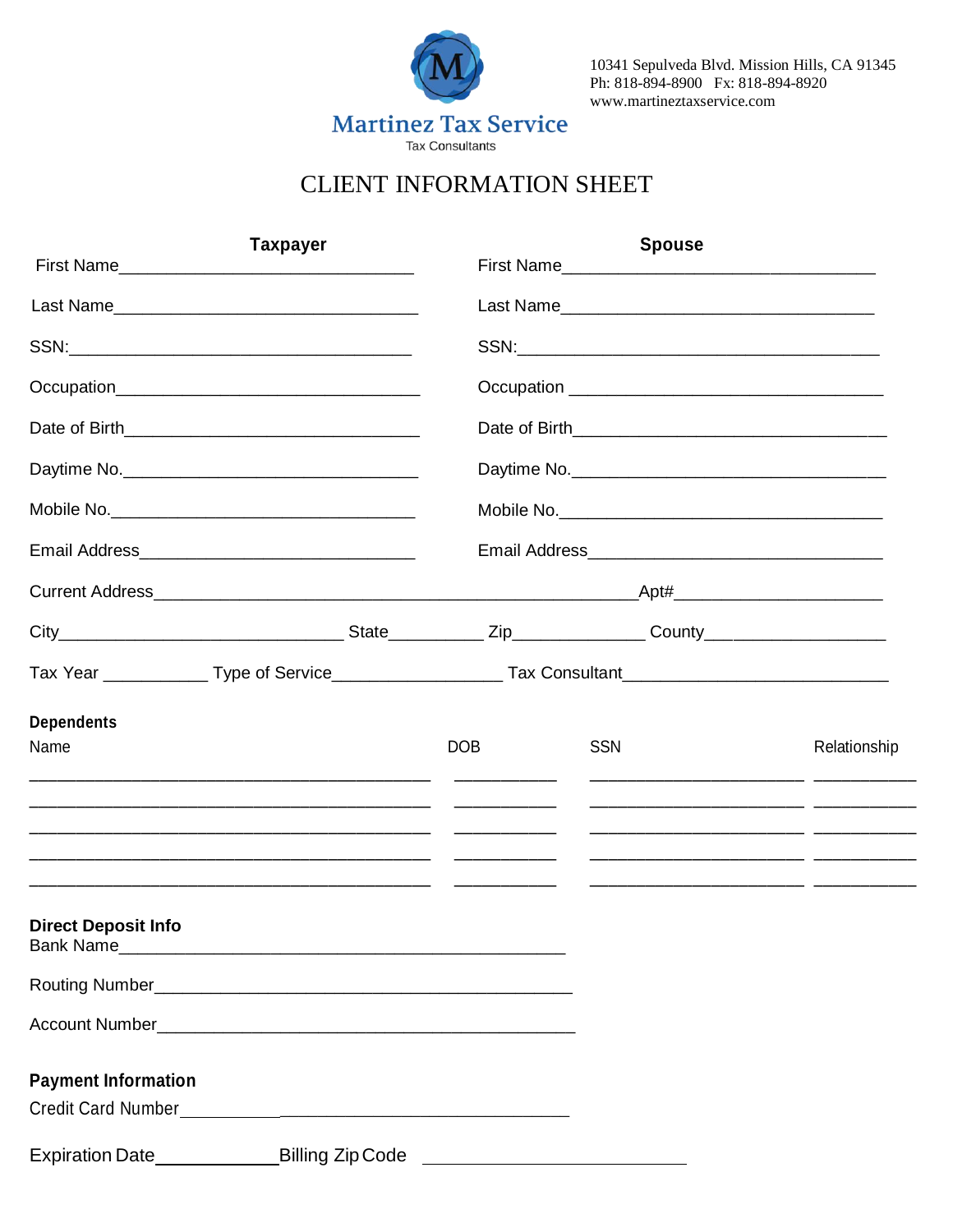### **Health Care Coverage Certification**

In March 2010 President Obama signed the Affordable Care act. One provision of the Act required that all Americans must have qualified health insurance or face a "Shared Responsibility Payment" more commonly known as the Health Care Penalty. In order to remind you of the rules and to protect us both from future IRS liability in the event of an audit, we require that all individuals positively affirm the following items related to Health Care. Please initial the appropriate item(s) and sign the bottom of the affirmation.

**\_\_\_\_\_\_** 1. We have provided you with all copies of Forms 1095-B, 1095-B, and 1095-C we received.

**\_\_\_\_\_\_** 2. We did not receive all Forms 1095-A because we have alternate government provided qualified health care insurance form Medicare, Medicaid, or Tri-care that covers all members of our household. **Enter N/A if not applicable**.

**\_\_\_\_\_\_** 3. We have qualified employer-provided health insurance for the entire year for our entire household.

**\_\_\_\_\_\_** 4. We have qualified other health insurance we purchased directly from an agent or insurance company for the entire year which covers our entire household.

*In the event you do not have qualified health insurance for the entire year for your entire household, please provide us with the following information regarding insurance coverage for all members of your household.* In the absence of the completion of items 1-4 above or item 5 below, and the absence of your providing us with information regarding an exemption from the requirement to provide health insurance we will calculate the penalty and include with your return.

| <b>Name</b>             | <b>Period of Coverage</b><br>( <i>months and year</i> ) | <b>Insured Signature</b><br>(Taxpayer or Spouse) |  |
|-------------------------|---------------------------------------------------------|--------------------------------------------------|--|
|                         |                                                         |                                                  |  |
|                         |                                                         |                                                  |  |
| Signature 1             |                                                         | <b>Signature 2</b>                               |  |
|                         |                                                         |                                                  |  |
| <b>BY: (Print Name)</b> |                                                         | <b>BY:</b> (Print Name)                          |  |
| Dated:                  |                                                         | Dated:                                           |  |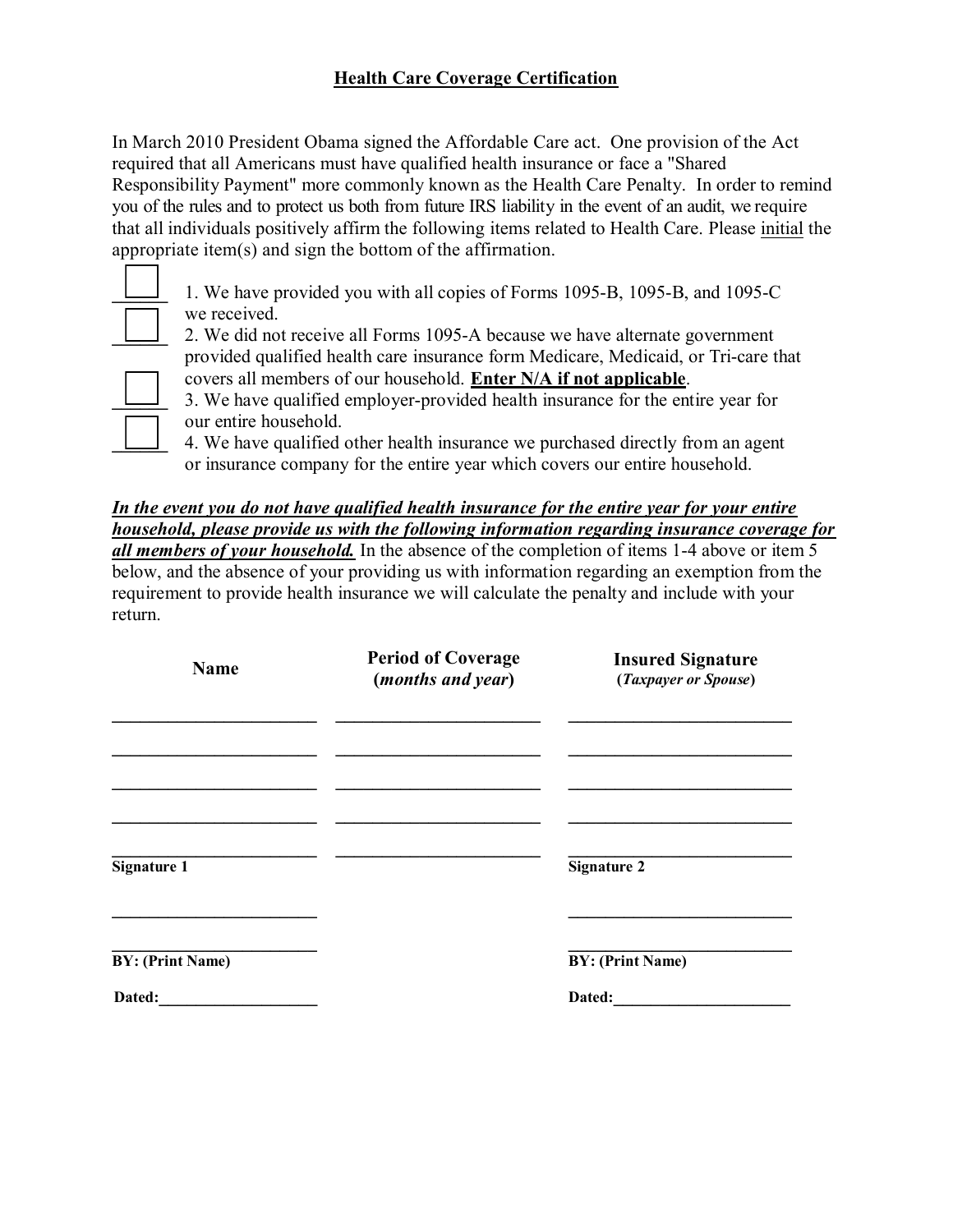### Martinez Tax Service  **Client Questionnaire**

| <b>Client Questionnaire</b>                                                                                                                                                                                                                                                                                                                                      |   |   |  |
|------------------------------------------------------------------------------------------------------------------------------------------------------------------------------------------------------------------------------------------------------------------------------------------------------------------------------------------------------------------|---|---|--|
| Name:                                                                                                                                                                                                                                                                                                                                                            |   |   |  |
| The following items may affect your tax return. Please answer all questions carefully. Questions pertain<br>to the current tax year unless otherwise noted. If married filing jointly, questions apply to you and your<br>spouse.                                                                                                                                | Y | N |  |
| Pay     Receive  <br>1) Did you pay or receive alimony? Do not include child support. (Select one)<br>To/From: Name_____________________________                                                                                                                                                                                                                 |   |   |  |
| 2. Did all members of your household (you, your spouse and your dependents) have health care coverage for<br>the entire year?                                                                                                                                                                                                                                    |   |   |  |
| 3) Did you (or do you plan to before April 15) contribute to a traditional IRA or Roth IRA?<br>Self:Traditional IRA \$_________ Roth IRA \$_________ Spouse: Traditional IRA: \$________ Roth IRA \$________                                                                                                                                                     |   |   |  |
| 4) Did you convert a traditional IRA or rollover a qualified plan distribution to a Roth IRA<br>If yes, amount converted/rolled over: \$                                                                                                                                                                                                                         |   |   |  |
| 5) Did you (or do you plan to before April 15th) contribute to a health savings account (HSA)?<br>Amount of contribution: (Do not list employer contributions, including amounts you elected to contribute under a<br>cafeteria plan, shown on your W-2.) Self: \$_________ Spouse: \$________<br>Self-only<br>Family                                            |   |   |  |
| 6) Did you receive any distributions from your health savings account (HSA)?<br>Amount of distributions: \$____________ Amount of unreimbursed qualified medical expenses: \$_                                                                                                                                                                                   |   |   |  |
| 7) Are you a grade K-12 Teacher? Did you work at least 900 hours during the tax year?<br>If yes, enter amount of out-of-pocket classroom expenses you paid or incurred: \$                                                                                                                                                                                       |   |   |  |
| 8) Did you pay child care costs for a dependent child under 13, or costs of caring for a disabled dependent or<br>spouse, so you could work, attend school or look for a job?                                                                                                                                                                                    |   |   |  |
| If yes, provide the amounts paid for each individual and the names, address and taxpayer ID numbers of the<br>care providers. Use the Tax-Masters Itemized Deduction and Credits worksheet form to provide this information.                                                                                                                                     |   |   |  |
| 9) Did you pay expenses related to adopting a child?<br>If yes, provide details of any expenses incurred: \$                                                                                                                                                                                                                                                     |   |   |  |
| 10) Did you pay an individual \$2,000 or more to perform household services during the year, such as a<br>babysitter, caretaker, housekeeper, cook or gardener? (You are required to issue a W-2 to the service provider)                                                                                                                                        |   |   |  |
| 11) Did you have any debts cancelled or reduced (including credit cards), property repossesed or foreclosed<br>upon, or did you file for bankruptcy?                                                                                                                                                                                                             |   |   |  |
| 12) Did you have a financial interest in, or signature authority over, a financial account (such as a bank or securities<br>account) located in a foreign country at any time during the year? A financial account is located in a foreign country<br>if it is physically located outside the U.S., including an account maintained with a branch of a U.S. bank |   |   |  |
| If Yes did the aggregate value of all accounts exceed \$10,000 at any time during the year?                                                                                                                                                                                                                                                                      |   |   |  |
| 13) Did you receive a distribution from, or were you the grantor of, or a transferor to, a foreign trust?                                                                                                                                                                                                                                                        |   |   |  |
| 14) Do you have financial accounts maintained by a foreign (non-US) bank or financial institution that totaled<br>more than \$50,000 on the last day of the year or more than \$75,000 at any time during the year (\$100,000 and<br>\$150,000, respectively, if married filing jointly)?                                                                        |   |   |  |
| 15) Did you own any foreign financial assets (such as stock in a foreign corporation or an interest in a foreign<br>partnership) that are not held in a financial account?                                                                                                                                                                                       |   |   |  |
| 16) Did you have any children under age 19 (or age 19-23 and full-time students) who had unearned income<br>over \$1,050 for the year?                                                                                                                                                                                                                           |   |   |  |
| 17) Did you make gifts totaling more than \$14,000 to any individual during the year? If so, please provide<br>recipient's name, address, relationship to you and the amount of the gift.                                                                                                                                                                        |   |   |  |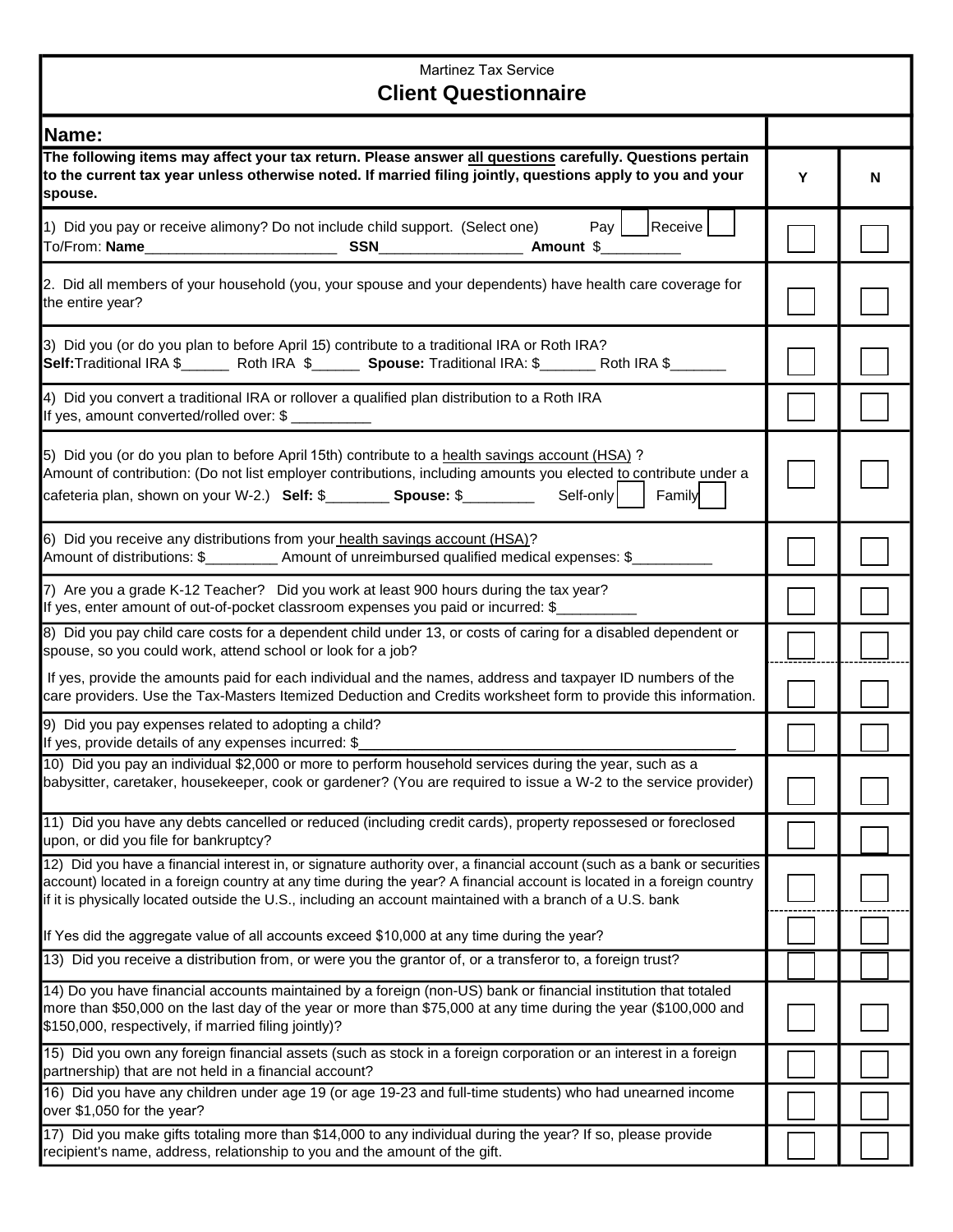| <b>Client Questionnaire (Continued)</b>                                                                                                                                          |  |  |
|----------------------------------------------------------------------------------------------------------------------------------------------------------------------------------|--|--|
| Check any of the boxes below that apply                                                                                                                                          |  |  |
| Purchased health insurance for yourself or a family member through the Health Insurance Marketplace (Exchange).<br>(Attach Form 1095-A, Health Insurance Marketplace Statement). |  |  |
| Granted stock options by your employer and/or exercised employer stock options.                                                                                                  |  |  |
| Owned any securities or held any debts that became worthless during the year.                                                                                                    |  |  |
| Contributed to or received distributions from an Archer Medical Savings Account (MSA).                                                                                           |  |  |
| Purchased a qualified fuel cell vehicle.                                                                                                                                         |  |  |
| Purchased a four-wheeled, plug-in electric drive motor vehicle or a 2 or 3-wheeled electric vehicle.                                                                             |  |  |
| Traveled more than 100 miles to perform duties as a National Guard member or reservist.                                                                                          |  |  |
| Performed services in the performing arts for at least two employers.                                                                                                            |  |  |
| Lived or worked in a foreign country.                                                                                                                                            |  |  |
|                                                                                                                                                                                  |  |  |
| Served in the Military.                                                                                                                                                          |  |  |
| Received any notice from the IRS or a state taxing authority. (Attach a copy for any unresolved issues).                                                                         |  |  |
| Have a Solo 401K or other qualified pension plan (connected with self-employment) with plan assets equal to or greater<br>than \$250,000 at any time during the tax year.        |  |  |
| Please provide any other information related to your taxes not reported elsewhere on the questionnaire.                                                                          |  |  |
|                                                                                                                                                                                  |  |  |
|                                                                                                                                                                                  |  |  |
|                                                                                                                                                                                  |  |  |
|                                                                                                                                                                                  |  |  |
|                                                                                                                                                                                  |  |  |
|                                                                                                                                                                                  |  |  |
|                                                                                                                                                                                  |  |  |
|                                                                                                                                                                                  |  |  |
|                                                                                                                                                                                  |  |  |
|                                                                                                                                                                                  |  |  |
|                                                                                                                                                                                  |  |  |
|                                                                                                                                                                                  |  |  |
|                                                                                                                                                                                  |  |  |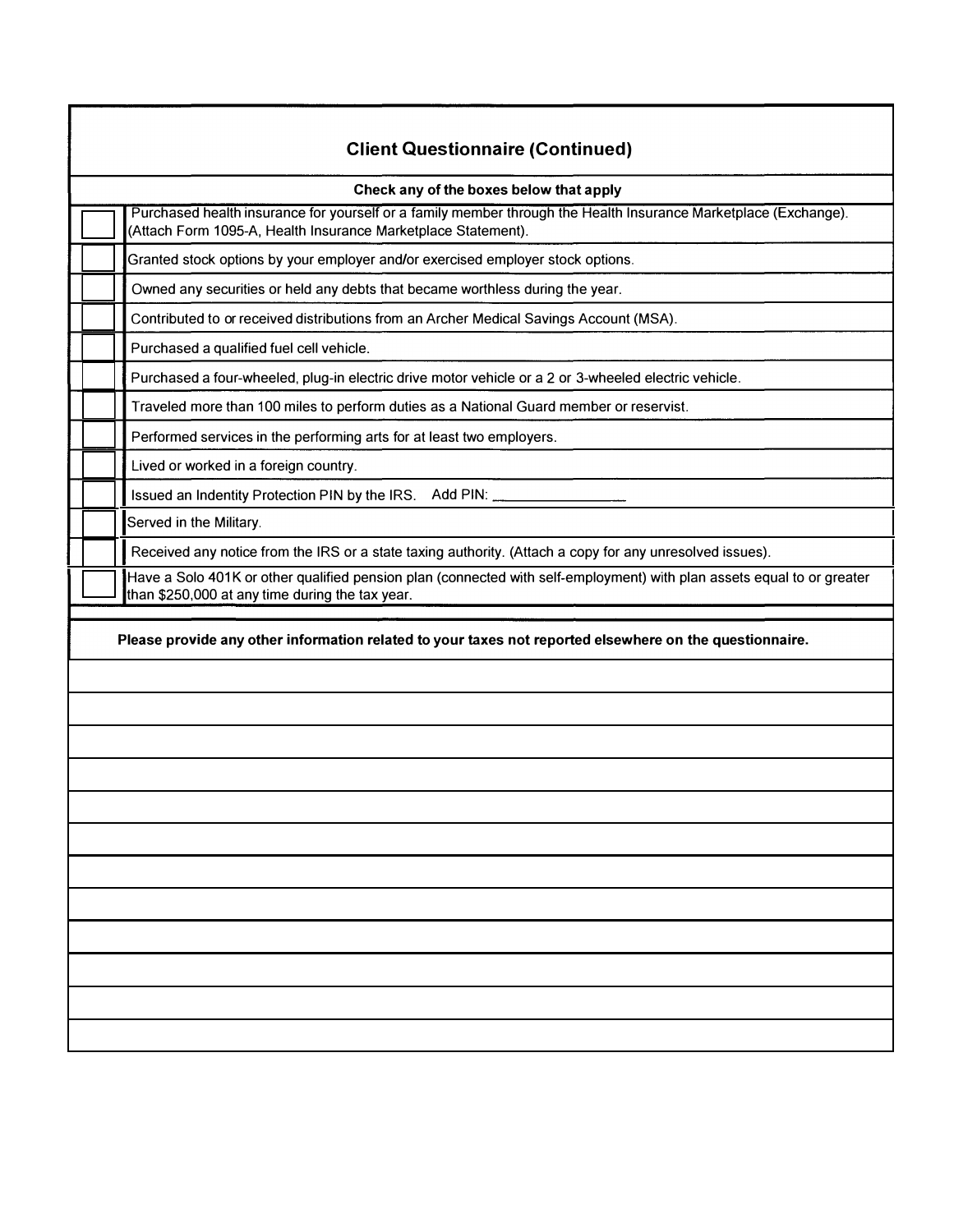## **Martinez Tax Service**

Name: \_\_\_\_\_\_\_\_\_\_\_\_\_\_\_\_\_\_\_\_\_\_\_\_\_\_\_\_\_\_\_\_\_\_\_\_\_\_\_\_\_\_\_\_\_ Date:\_\_\_\_\_\_\_\_\_\_\_\_\_\_\_\_\_\_\_\_\_\_

Dear Client:

Thank you for selecting Martinez Tax Service for your tax preparation needs and related work. This letter is to confirm and specify the terms of our engagement with you, which shall also apply to any additional services we provide to you. We may, from time to time, modify our terms of engagement for future services and will provide a copy of the modified terms of engagement to you at such time.

#### **Services to be Provided**

You are engaging us to prepare the tax returns for the calendar year \_\_\_\_\_\_ (*Please enter*) as indicated below. (*Please place a checkmark in the box besides the returns you would like us to prepare, specifically listing ALL state and local returns*.)

**Federal Income Tax Return -- Form 1040 State Income Tax Return(s)** (please list states) **City Income Tax Return(s)** (please list cities) **\_\_\_\_\_\_\_\_\_\_\_\_\_\_\_\_\_\_\_\_\_\_\_\_\_\_\_\_\_\_\_\_\_ Other Tax Returns (Personal Property, etc.)** 

We are not responsible for returns not on the list. We are under no duty to review the information you provide to determine whether you may have a filing obligation with another state, city or other locality. If we become aware of any other filing requirement, we will tell you of the obligation and may prepare the appropriate returns at your request as separate engagement.

This engagement letter does not cover the preparation of any financial statements, or any other accounting or advisory services which, if we are to provide, will be covered under a separate engagement.

You understand that you are responsible for making all financial records and related information available to us so that we may perform these services and that you are responsible for the accuracy and completeness of the information you supply. This responsibility includes the maintenance of adequate records and related internal controls over financial reporting. Additionally, upon our request, you are responsible for providing us all the documents, receipts, cancelled checks and other records required to substantiate the financial records. We will return to you all of your original records. The work papers and files prepared by us in connection with the performance of this engagement are the property of this firm. You should retain all of these records that form the basis of income and deductions for a minimum of 7 years. These may be necessary to prove the accuracy and completeness of the returns to a taxing authority. You have the final responsibility for the income tax returns; therefore, you should review them carefully before you sign them.

Completion of our Worksheets, Client Questionnaire, and other forms requiring specific information in their entirety will assist us in preparing accurate and complete tax returns. In providing this information to us, you represent that the information you are supplying is truthful,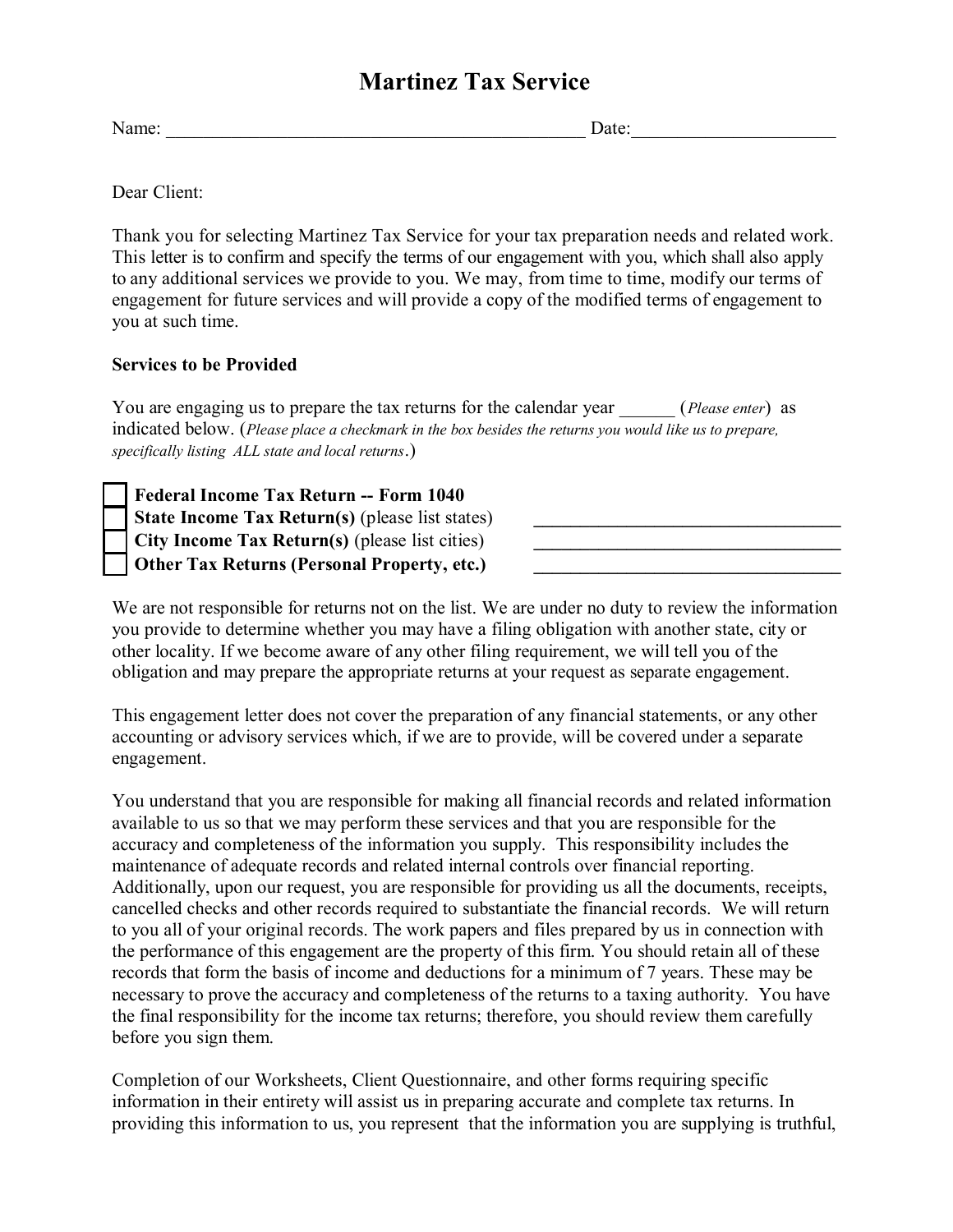accurate and complete to the best of your knowledge and that you have truthfully disclosed to us all income and other relevant facts affecting the returns. You further represent that you have provided us true, correct and complete information regarding amounts you claimed as tax deductions and have maintained written documentation supporting all amounts, including log books and receipts. We will not audit, and normally we will not verify, any information that you provide.

If a question arises regarding the interpretation of tax law and a conflict exists between the tax authorities' interpretation of the law and other supportable positions, you understand that we will use our professional judgment in resolving the issue. In addition, our staff works as team and information may be shared with other Martinez Tax Service consultants to provide you with the best possible service. Your personal information will not be given to any outside individual without your express written permission.

We are not responsible for disallowed deductions or credits or for the inclusion of additional unreported income including any resulting taxes, penalties or interest. Further, we are not responsible for the payment of any penalties imposed on returns that are late, underpaid, or incorrect. You agree to be responsible for all amount owed to the IRS or to any state revenue department.

Due to new tax regulations requiring preparation of additional forms, your fees may increase from prior years. We will make every effort to advise you of these changes as we evaluate your tax situation.

Our standard tax preparation fee does not include responding to inquires or examination by taxing authorities or third parties. These are a separate engagement from the preparation of the tax returns. You understand that you will be charged an additional fee if we are asked to assist or represent you in a tax examination or inquiry. You agree to immediately notify us upon the receipt of any correspondence from any agency covered by this letter.

Our fees for services will be based on the amount of time required at our standard hourly rates, plus the cost of any ancillary services and actual out-of-pocket expenses. Certain cases may require up-front payment to begin work. Our invoices for these fees will be rendered periodically as work progresses and are payable on presentation. In accordance with our firm policy, work may be suspended if your account is more than ten (10) days outstanding and will not be resumed until your account is paid in full. If we elect to terminate our services for nonpayment you will be obligated to compensate us for all time expended and costs incurred through the date of termination. In the event we pursue collection of your account, you agree to be responsible for all costs that we incur including attorneys' fees and associated expenses.

We are pleased that you are entrusting your work to us, and we will do our best to provide you with prompt, high quality and cost-effective services. To memorialize our engagement agreement, please countersign the enclosed copy of this letter and return the same to our office.

> Sincerely, Martinez Tax Service

By:

*Kristy Martinez*

Kristy Martinez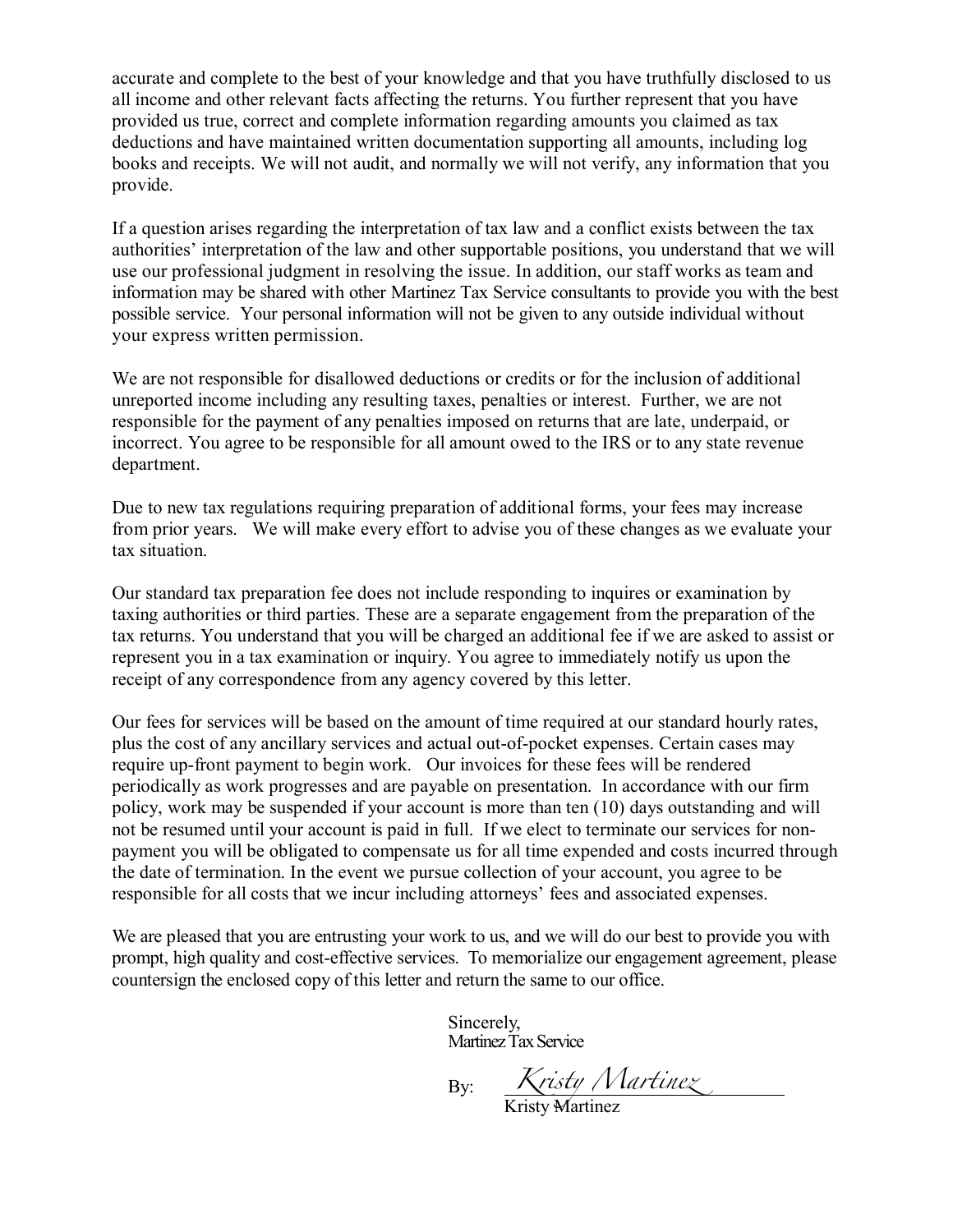READ, UNDERSTOOD AND AGREED: The terms and conditions of your engagement are accepted.

I/we agree to retain Martinez Tax Service and agree to be jointly and severally responsible for the payment of your fees and other charges as set forth in this engagement agreement. I/we agree to review all documents prepared by Tax-Masters Inc. on my behalf to ensure accuracy prior to submittal to any government agency. Tax-Masters Inc. is not responsible for providing any of the deductions taken on my tax return(s). I/we have provided this information from my own tax records and I have proof of my deductions and income.

| Taxpayer Signature | Date | Taxpayer's Printed Name                                     |
|--------------------|------|-------------------------------------------------------------|
| Spouse Signature   | Date | Spouse's Printed Name                                       |
| Company:           |      |                                                             |
| By:                |      | Individual Name, individually and on behalf of Company Name |
| Title:             |      |                                                             |